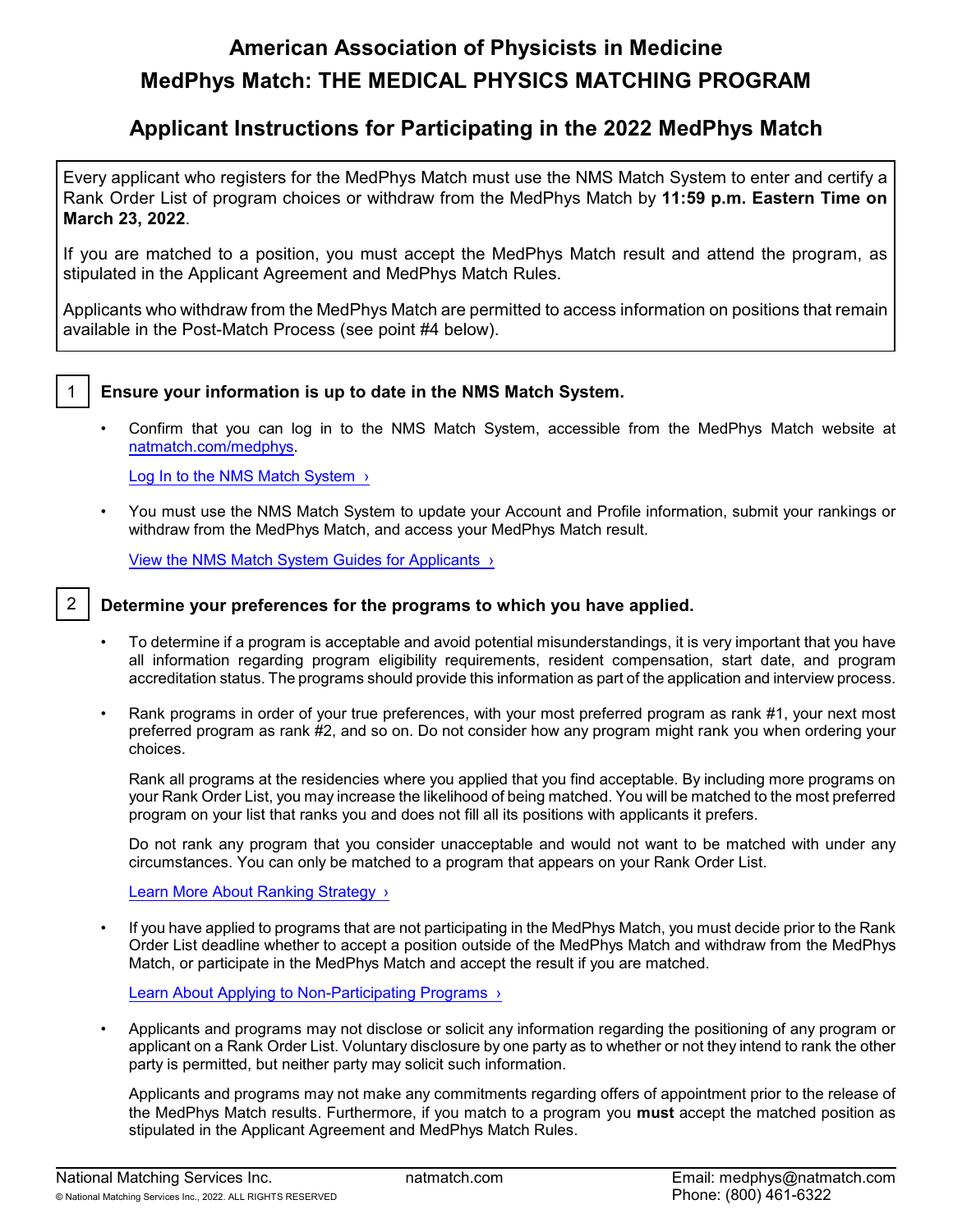You must conduct yourself in a professional manner in all aspects of the recruitment process, including but not limited to applications, interviews, and any participation in online forums or shared information documents.

[Review the Rules and Policies of the MedPhys Match ›](https://natmatch.com/medphys/rules.html)

• Two applicants who are participating in the MedPhys Match and who wish to coordinate their matches (e.g., obtain positions in the same geographic location) may participate in the MedPhys Match as a Couple.

[Learn More About Participating as a Couple ›](https://natmatch.com/medphys/applicants/couples.html)

#### 3 **Enter and certify your Rank Order List in the NMS Match System by 11:59 p.m. Eastern Time on March 23, 2022.**

- The NMS Match System opens for the entry of rankings on March 7, 2022. All Rank Order Lists must be submitted using the NMS Match System.
- Only programs that are participating in the MedPhys Match can be included on your Rank Order List. The List of Participating Programs on the MedPhys Match website provides the unique 5-digit Code Number assigned to each participating program.

[View the List of Participating Programs](https://natmatch.com/medphys/directory/participating-programs.html) **›**

- Some residencies offer more than one program or track in the MedPhys Match, each with its own 5-digit Code Number. As the match is processed using the Code Numbers, make sure the correct Code Number for each program you want to rank appears on your Rank Order List. If you rank a program represented by one Code Number, but are ranked by a program with a different Code Number, a match will not be made. If you need clarification regarding the Code Number to be used for any program, contact the Program Director directly.
- In the Rankings section of the NMS Match System, search for and add programs to your Rank Order List in order of your true preferences. You can search for programs by Code Number, residency name, Program Director name, location, or program description. Options are provided to filter your search results by state and/or program type.

[View the User Guide for Entering Your Rankings ›](https://natmatch.com/medphys/applicants/rankings-guide.html#enter)

• Your Rank Order List must be entered and certified by 11:59 p.m. Eastern Time on March 23, 2022. You should enter and certify your Rank Order List well before the deadline date to avoid potential problems near the deadline.

[View the User Guide for Certifying Your Rank](https://natmatch.com/medphys/applicants/rankings-guide.html#certify) Order List ›

You can make changes to your list even after it is certified, until the Rank Order List deadline. If you make changes to a list that has been certified, you simply have to certify the list again before the deadline for it to be used in the matching process.

You will not be able to use the NMS Match System to enter or certify rankings, withdraw, or change any of your information after the Rank Order List deadline.

• You should print a copy of your final certified Rank Order List for your records as this information will only be available online until 11:59 p.m. Eastern Time on April 3, 2022.

# 4 **If you decide not to submit any rankings for any reason, you must withdraw from the MedPhys Match using the NMS Match System by 11:59 p.m. Eastern Time on March 23, 2022.**

• Withdrawn applicants are permitted to seek positions after the MedPhys Match. You will be able to access information on positions that remain available in the Post-Match Process.

Learn More About Withdrawing from the MedPhys Match >

## 5 **Your MedPhys Match result will be available on March 30, 2022.**

• Your MedPhys Match result will be available in the NMS Match System beginning at 12:00 p.m. noon Eastern Time on March 30, 2022. In addition, NMS will make one attempt to send the result by email by 12:00 p.m. noon Eastern